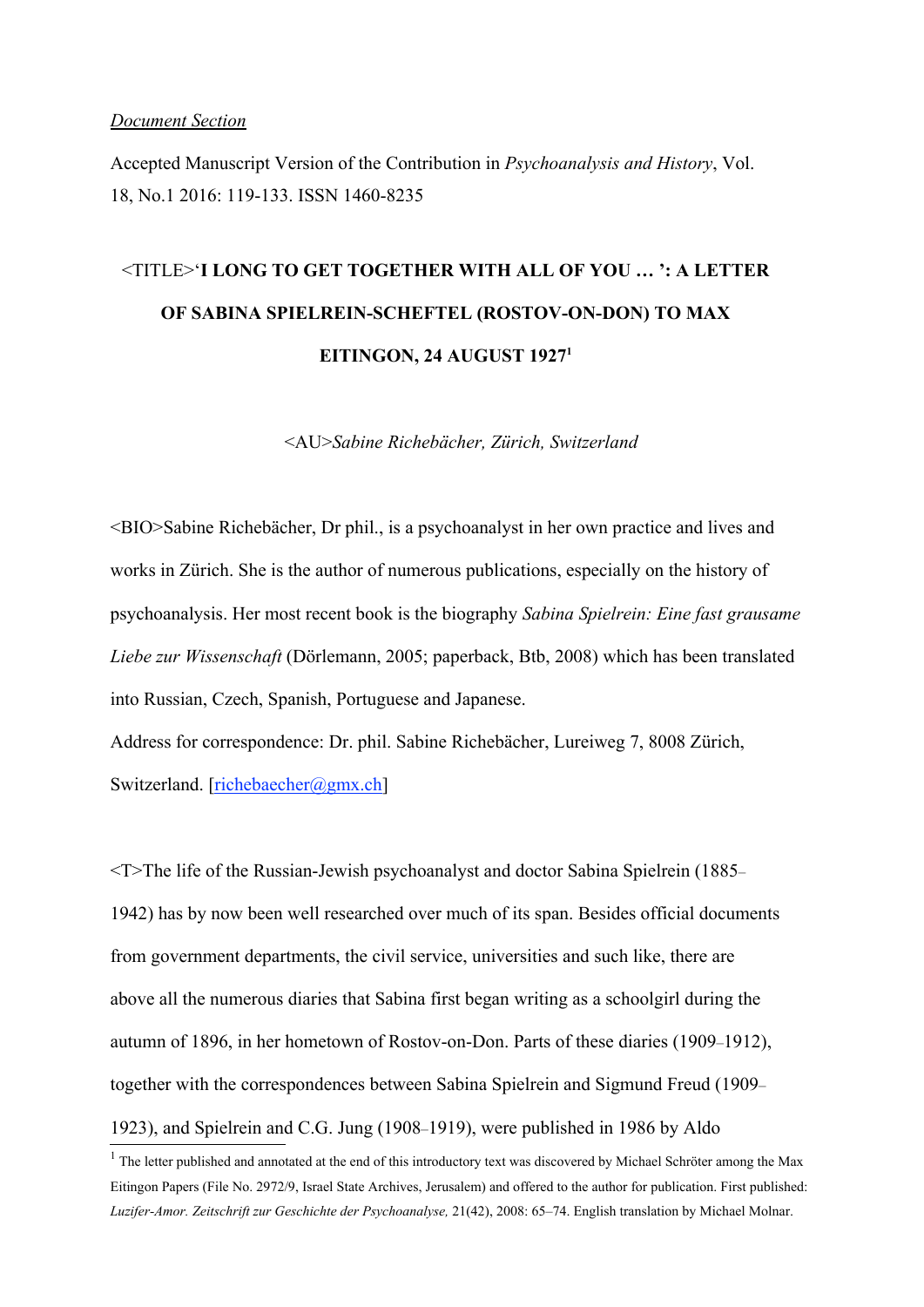Carotenuto in *A Secret Symmetry* (Spielrein, 1986, 2003). This book made an important contribution towards rescuing Sabina Spielrein's life, and increasingly also her work, from oblivion (Spielrein, 1987; Ovcharenko, 1999, 2004; Ljunggren, 2001; Etkind, 1996; Richebächer, 2000, 2005, 2008, 2009a, 2009 b). Further correspondences between Spielrein and leading psychoanalysts of her time such as Otto Rank, Emil Oberholzer and Wilhelm Stekel exist, stored in a Geneva private residence, along with hundreds of pages of extensive correspondence with her parents, Eva and Nikolai Spielrein, and with her brothers Jean, Isaak and Emil Spielrein, all three of whom became successful scientists, making their careers in the young Soviet Union.

<NP>This extensive primary documentation ends abruptly in the early summer of 1923. Spielrein returned to Russia, and from September 1923 on she worked at the State Psychoanalytic Institute, Moscow, and in the Russian Psychoanalytic Association (RPA). Something of her varied professional activities at the Moscow Institute can be learned from the staff files of the authority responsible for it, Narkompros (the Peoples' Commissariat for Education), and from the RPA reports that regularly appeared in the *Internationale Zeitschrift für Psychoanalyse* (*IZ*). She sat on all the important committees as well as giving lectures and classes. In early April 1924, she took part in a meeting of the RPA for the last time – as Chair. Shortly afterwards she left Moscow to return to her home town of Rostov-on-Don. In the increasingly sparse reports of the RPA she appears in the membership listing up until the 1930s under the address: 'Rostov-on-Don, Pushkinskaya 97' (final reference *IZ* 1937, p. 593) – this refers to her parents' old address, which had long since been converted into communal flats. But when Spielrein wrote to Eitingon in August 1927, the sender's address she gave was 'Dmitrievskaya 33' (below, p.  $\leq$ Set AQ here: Author to supply page range. >). After years of separation she was once again living together with her husband Pavel Sheftel in his previous family home. Hence the addresses of Russian members in the *Internationale Zeitschrift* were no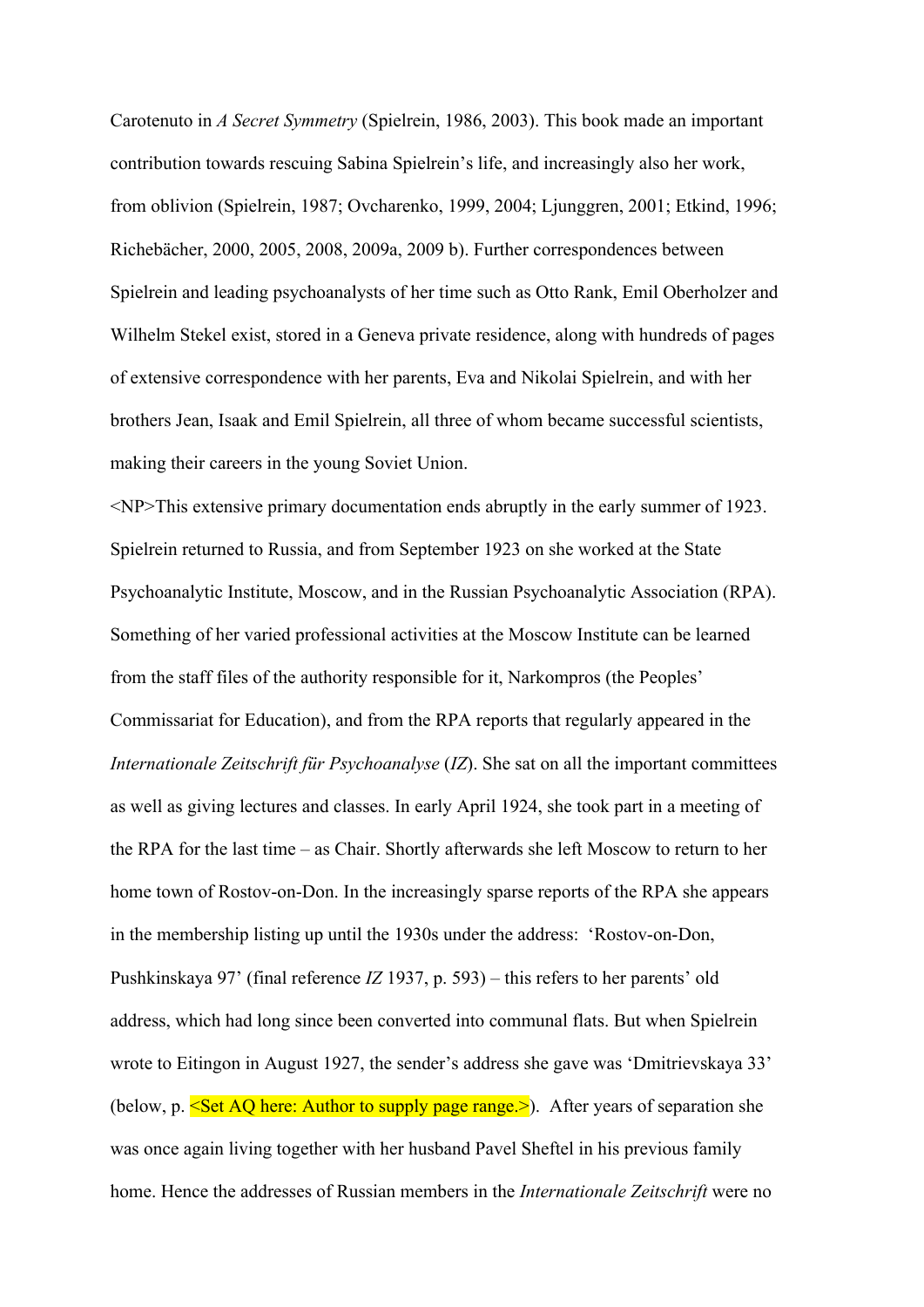longer up to date, for contact with Russia had become more difficult for the psychoanalytic authorities. In 1933 the laconic statement appears: 'In recent years no news has reached us from Russia. Probably psychoanalysis does not figure in the Five Year Plans which so utterly absorb all the energies of this peculiar form of government' (*IZ* 1933, p. 260). Meanwhile Soviet reality had already exceeded such impressions, for this was the year when psychoanalysis was banned in the Soviet Union (Miller, 1998; Klooke, 2002.).

<NP>For her entire final period in the Soviet Union, from summer 1923 to her death in August 1942, no personal notes or any other writing by Spielrein have been found. For this reason, the thirteen page handwritten letter that she wrote to Max Eitingon on 24 August 1927 during the run-up to the 10th International Psychoanalytic Congress (1–3 September, Innsbruck) was a particularly welcome discovery. It is written in a lively, expressive style, and it reports professional news; above all Spielrein's personal attitude towards the public disputes on the relation of psychoanalysis to Marxism in the Soviet Union is, for the first time, made explicit in a private context.

<NP>From its very beginning in Russia psychoanalysis was referred to by the name of its founder – as 'Freudism'; its adherents were termed 'Freudists'. Trotsky had come into contact with psychoanalysis during his exile in Vienna and, thanks to his protection, Freudism enjoyed a brief and spectacular flowering during the early 1920s (Etkind, 1996 [1993]). In international terms, this connection to power was peculiar to Russian psychoanalysis. It was a singular phenomenon to have the support of the official Bolshevik line in cultural politics, and this would, in part, arouse fierce criticism from proponents of psychiatry. From the outset the RPA and the State Psychoanalytic Institute were exposed to the tensions of political and ideological controversies and were vulnerable to shifts in power relations within the ruling ideology. That can be seen, for example, in the debates around the psychoanalytic children's home/laboratory in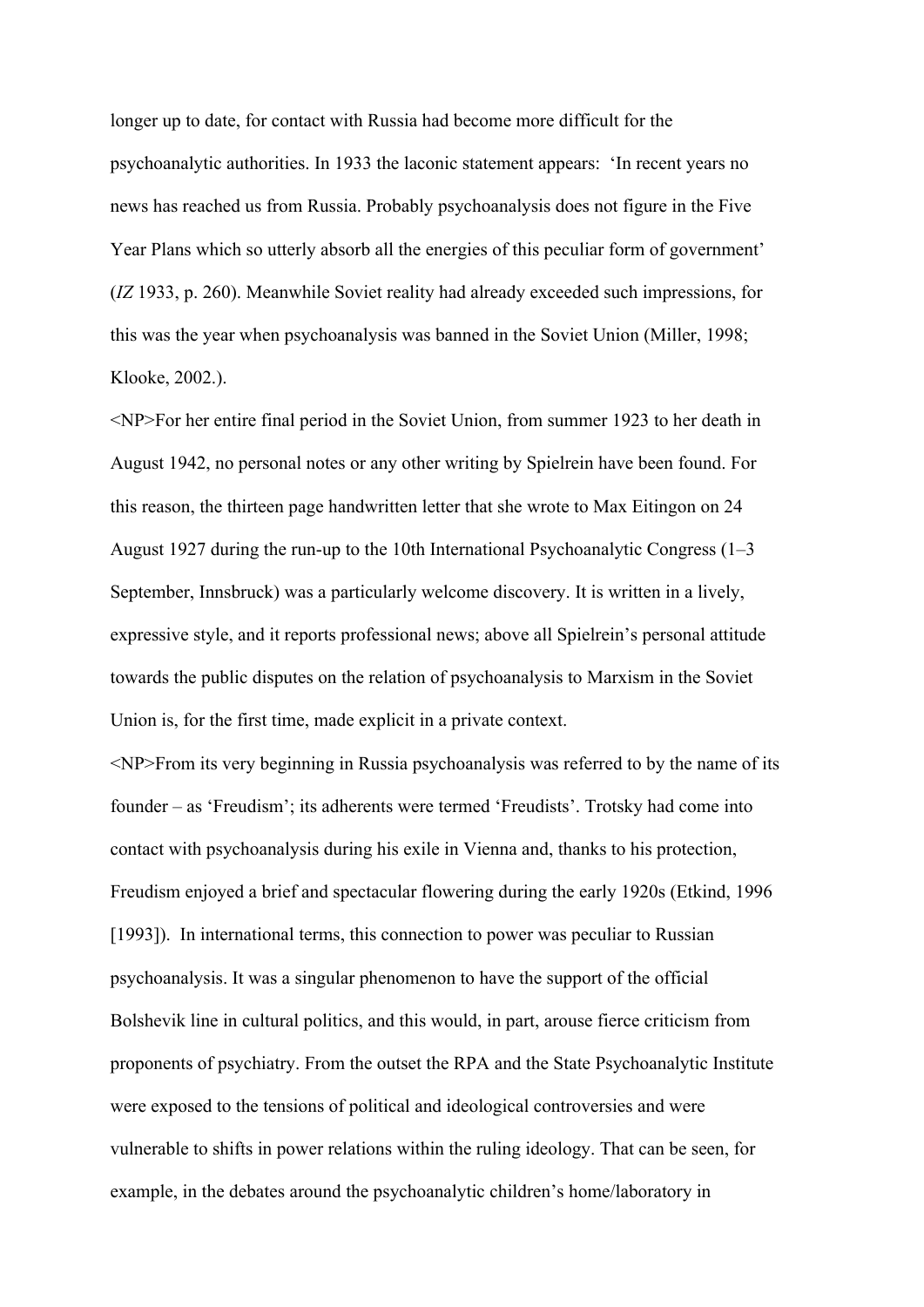Moscow, founded in 1921, which continued for the entire duration of its existence (Klooke, 2002; Etkind, 1996).

<NP>Psychology in the Soviet Union was a sensitive, ideologically charged field, and its proponents – psychologists and psychiatrists – found themselves lacking legitimacy in the face of the ruling Marxist ideology, when it came to the conflict between the interests of an open, pluralistic fellowship of researchers and the ideological requirements of a political line that was increasingly demanding solutions to the theoretical problems of the new Marxist behavioural sciences (see Lobner & Levitin, 1978; Richebächer, 2005). As in the West, in the circles of such left-wing psychoanalysts as Otto Fenichel and Wilhelm Reich, in the Soviet Union there were likewise attempts by psychoanalysts themselves to clarify the relationship between Freudism and Marxism, and to make it productive for both. Alexander Luria, whom Spielrein mentioned in her letter to Eitingon, began the process in 1922 with his talks on 'The current state of psychoanalysis' (*IZ* 1922, p. 523) and 'On contemporary trends in Russian psychology' (*IZ* 1923, p. 114f). <NP>When a young Bolshevik philosopher, Bernard E. Bykhovskii, published an article 'On the methodological foundations of Freudian psychoanalytical theory' in late 1923, in the Russian journal *Pod znamenem marksizma* [*Under the Banner of Marxism*], it set in motion a lively public discussion. With Lenin's death in January 1924 and Stalin's rise to personal domination and leadership of the USSR, the 'Judas' Trotsky fell into disrepute and psychoanalysis lost its protection (see Nakhimovsky, 1992, p. 28). The debate over psychoanalysis and Marxism became more heated. Its consequences became more serious and wide-ranging. In the spring of 1925, psychoanalysis was harshly criticized in a discussion on 'Psychoanalysis and marxism' that took place in the Moscow Press Centre. Shortly afterwards, the 'liquidation' of the children's home/laboratory was decreed. In August 1925, the State Institute for Psychoanalysis was also abolished, by a decree of the Council of People's Commissars of the Russian Federation (RSFSR).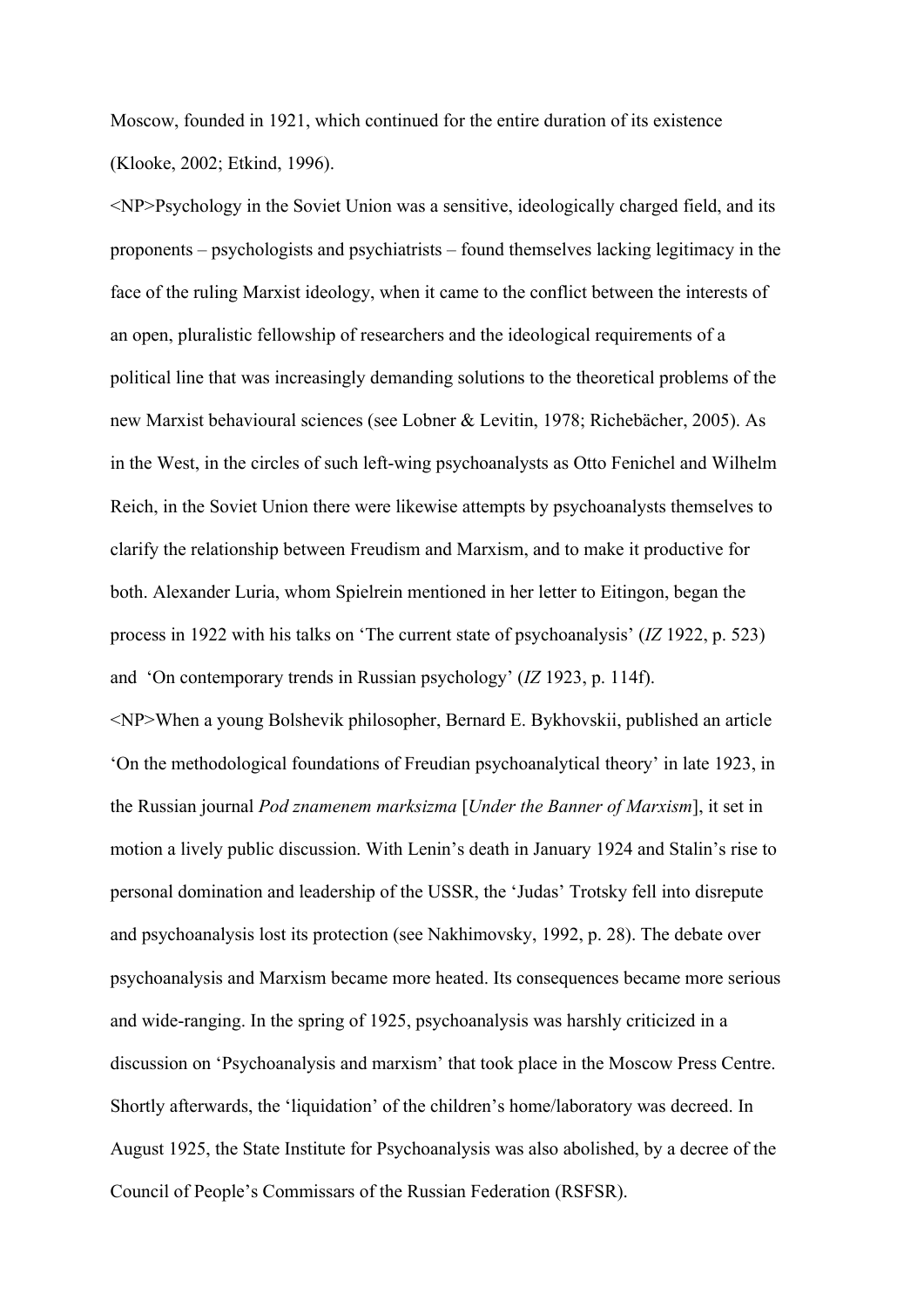<NP>In the very first issue of the German-language edition of *Unter dem Banner des Marxismus* [*Under the Banner of Marxism*] (1925), V. Yurinets launched a rabidly polemical all-out attack on Freudian psychoanalysis, with its 'bourgeois aesthetism', its 'ad hoc manufactured Wagnerianism' and its 'restored idealism' (Jurinetz,1970 [1925], pp. 66, 69). Besides Sigmund Freud, one member of the RPA was mentioned by name and personally attacked – Sabina Spielrein (ibid., p. 97), Hence she was someone of note, someone who had to be taken into account.

<NP>Some contemporary writers, including the Russian Alexander Etkind, interpret Spielrein's move from Moscow to Rostov as a retreat, implying she had no interest in taking part in the debates of her Moscow colleagues on 'Freudism', 'reflexology' and 'scientific Marxism' (Etkind, 1996, p. 213). The letter published here conveys a different message. As she writes: 'Finally I myself felt the necessity of giving a lecture in the local Society for Neurology and Psychiatry on reflexotherapy and psychoanalysis' (p. <Set AQ here: Author to supply page range. >. For Spielrein the relationship of psychoanalysis to Marxism was very much in evidence and, together with Luria, A.R. Reisner and Moshe Wulff, she was among those leading Soviet psychoanalysts of the time who saw a link between psychoanalysis and Marxism as desirable or, at least to some extent, as useful. In her letter to Eitingon, Spielrein concludes: 'the teachings of Freud and Marx do not need to exclude each other and can perfectly well co-exist'.

<NP>It is also by no means the case that Spielrein only began concerning herself with socialist and Marxist thought and theory on her arrival in the Soviet Union. She had already belonged to a revolutionary youth organisation as a schoolgirl at the Catherine School in Rostov, and her name is on a list of girls in possession of illegal revolutionary literature (see Movshovich, 2006). Furthermore, one can also trace a development in her theoretical work from an early, radical concept of transference, as used in 'Destruction as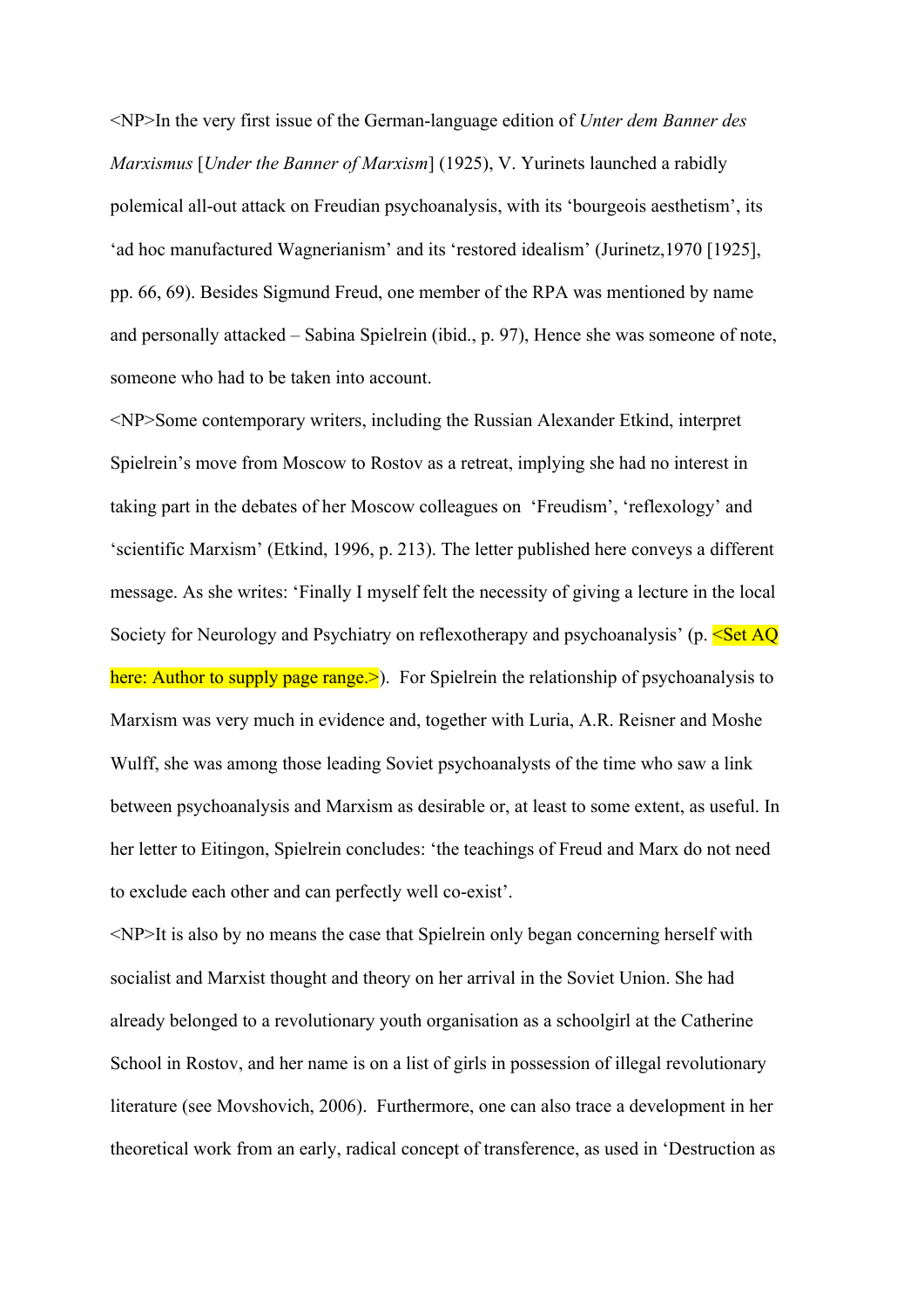the cause of coming into being' (2002 [1912]), to more socio-psychological and paedagogical formulations.

<NP>Rostov-on-Don was over a thousand kilometres from the centre of the power struggles in Moscow. For the time being, Spielrein's activities continued to be varied. She worked in the Rostov prophylactic school out-patient clinic as a pedologist (pedology being a praxis-based interdisciplinary science of child development, founded on pedagogical, psychological, psychohygenic and psychoanalytic concepts). At the psychiatric polyclinic she treated children and adults. Her enthusiasm for research continued. In lectures, courses, publications and at congresses she established herself as a committed proponent of psychoanalysis in the increasingly embittered controversy over the relationship between the sciences of Freudism and Marxism. As the letter below shows, despite all her professional and private burdens and problems, her faith and belief in the prospects and value of her own work and in the capacity of psychoanalysis to survive remained unbroken.

<NP>The letter also discussed private topics. It was not hitherto known that Spielrein was a victim of malaria. Writing to Eitingon, she connects this with a reactive depression from which she had suffered during the entire preceding year, a year in which she had, moreover, a baby to care for – on 18 June 1926 Sabina Spielrein and Pavel Sheftel had had their second child, Eva. She presented her conflict as being that she could 'neither leave here nor bring with me' this child. Her little daughter was the main obstacle preventing her from taking part in the approaching congress. So her 'brief account of psychoanalysis in the North Caucasus area' was intended to establish links with her colleagues in the West and to help the writer out of her painful isolation: 'I long to get together with all of you ...'

### **<A>SABINA SPIELREIN'S LETTER**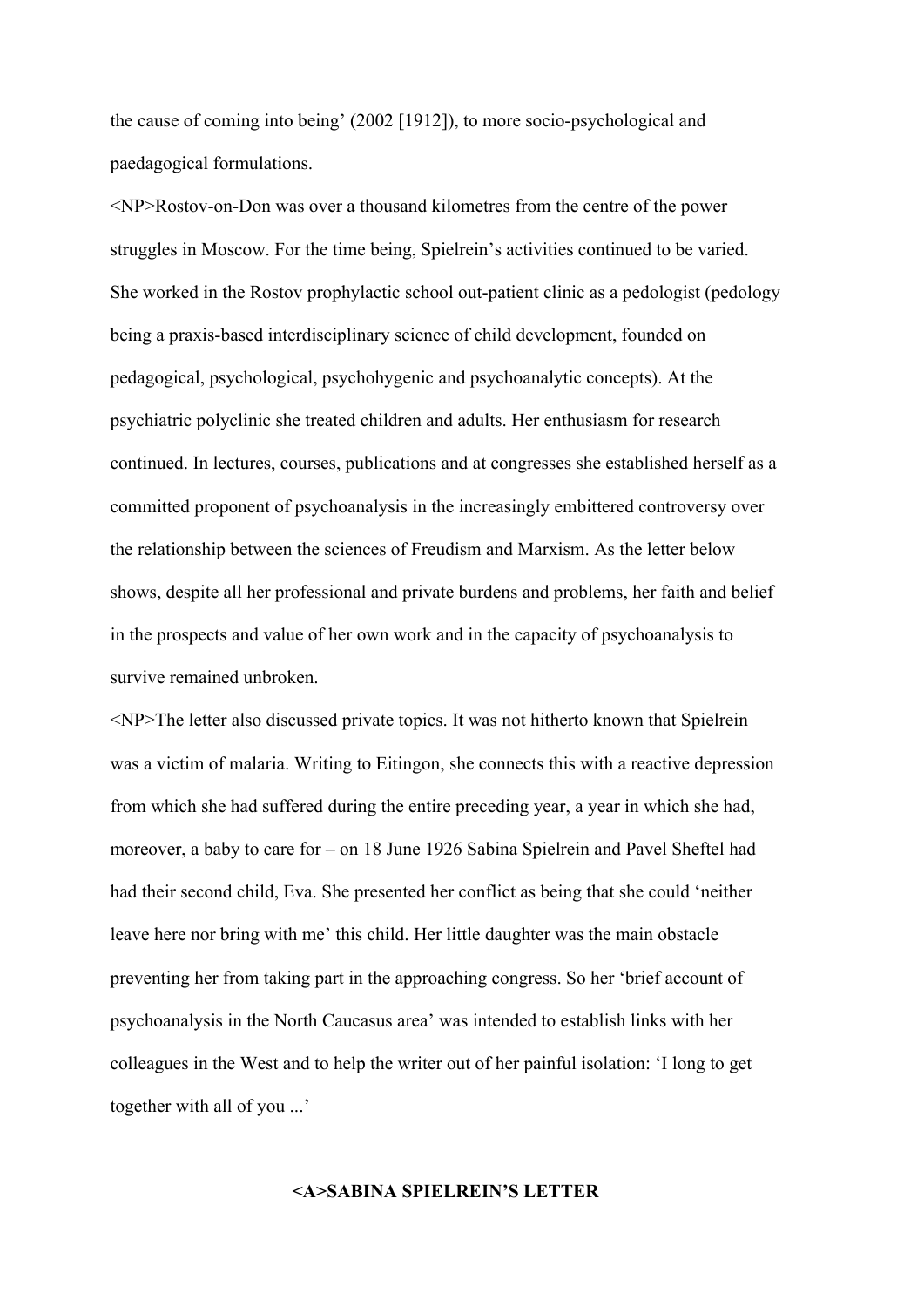## <T>24.VIII.27

#### $\langle$ T>[Dear]<sup>2</sup> Doctor,

<T>If only you knew how sorry I am that I will not be able to see you all at the Congress on 1–3 September!<sup>3</sup> The main obstacle is my second child, my sweet one-year-old little daughter whom I can neither leave here nor bring with me. Yet I owe our Association some account of our activities here in the North Caucasus region. – Interest in psychoanalysis is very widespread here, but superficial. One has 'no time' to devote oneself to the subject, because more essential 'practical' interests stand in the way. The official representative of the psychiatric clinic in Rostov-on-Don<sup>4</sup> is able to value the achievements of psychoanalysis – but warns against 'exaggerations' in the sphere of sexuality. The assistants at the clinic practise analysis on their own account – at the same time they are all actually against analysis.

 $\langle NP \rangle$ It is the fate of analysis – understandably from the viewpoint of drive theory – always to arouse resistance where we display the greatest passion. So in Russia we face a completely unjustified resistance that is totally unknown abroad; it is the fear that psychoanalysis, 'product of the capitalist system', goes against the interests of the working classes. Psychoanalysis is accused of tracing everything back to sexuality and thereby denying the achievements of Marx, who, as is known, derives everything from socio-economic conditions. There is a great mistake here that cannot be clarified in a couple of lines: the teachings of Freud and Marx do not need to exclude each other and can co-exist perfectly well. A number of our colleagues such as Prof. Reissner,<sup>5</sup> the

<sup>&</sup>lt;sup>2</sup> [Translator's note]: The transcript reads 'Sehr Herr Doctor': the gap implying that 'geehrter' ['Dear'] was to be inserted.

 $3$  The 10<sup>th</sup> International Psychoanalytical Congress took place in Innsbruck from 1–3 September 1927.

<sup>&</sup>lt;sup>4</sup> The person in question could not be identified.

<sup>&</sup>lt;sup>5</sup> Mikhail Andreevich Reisner (1869–1929), as a lawyer and philosopher of law and government, concerned himself primarily with social psychology and the sociology of relition. He belonged to the Communist Party. In 1927 he became a member of the RPA.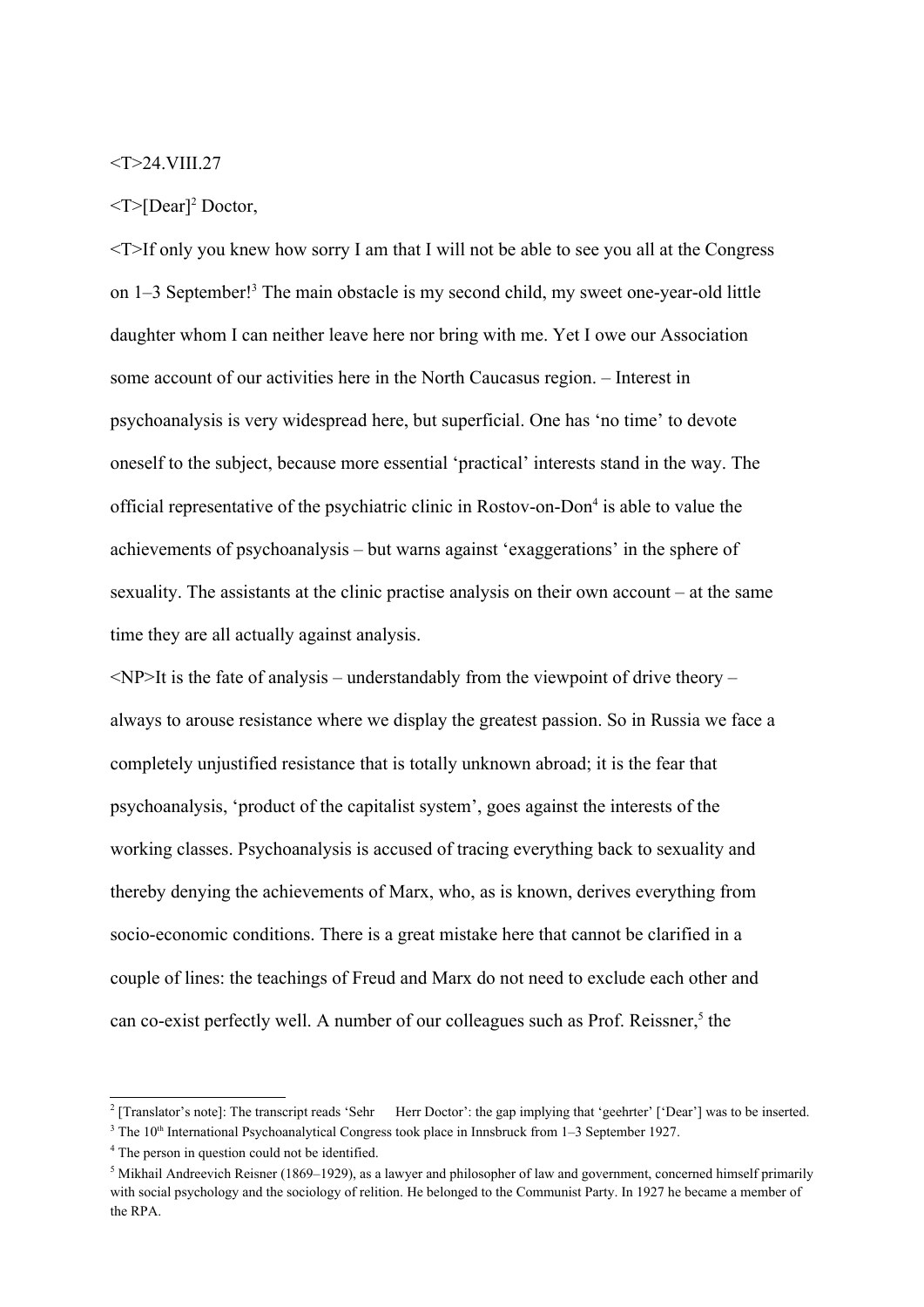young Prof. Luria,<sup>6</sup> the late Dr. Rosenthal<sup>7</sup> and others have already spoken and written about this. A second accusation is that psychoanalysis includes much that is subjective and mystical; hence it contradicts the demands of the biological trend in recent Russian psychology, known as 'reflexology' (Leningrad) or 'reactology' (Moscow). This viewpoint has even gained support among the great figures of Russian science, so that we also have to contend with such opponents as Prof. Bekhterev<sup>8</sup> in Leningrad, Prof. Hackebusch<sup>9</sup> in Kiev, amongst others. Prof. Wulff<sup>10</sup> and Prof. Luria had a fierce battle to fight. Finally I myself felt the necessity of giving a lecture in the local Society for Neurology and Psychiatry on reflexotherapy and psychoanalysis. In it I showed how little there is of the subjective or mystical in Freud's teaching and how a good part of Freud's teaching found confirmation in biological psychology or 'reflexology'.

<NP>This winter I was put in charge of two courses on 'The Significance of Psychoanalysis for Child Studies'. These courses were aimed at perfecting the scientific education of school and kindergarten doctors, one for doctors of the city of Rostov, the other for those of the North Caucasus region in general. Each of these courses had a sixhour theoretical part, followed by a practical one. In the practical part I demonstrated how I would carry out psychoanalytically based psychological tests of children in school day clinics, schools and kindergartens. As far as the time permitted, I also carried out Jung's association experiments on the doctors taking part in the course.

<sup>6</sup> Aleksandr Romanovich Luria (1902–1977), a psychologist from Kazan, moved in 1923 to Moscow where he became a member of the RPA. For several years he was committed to psychoanalysis, but then withdrew from it. Afterwards Luria studied medicine and pursued a second career as an internationally recognized neurologist and neuropsychologist.

 $^7$  Tatyana G. Rosenthal (1885–1921: death by suicide) studied medicine in Zurich. From 1911 to 1921 she was a member of the Vienna Psychoanalytic Society. After her return to her native city of St Petersburg she first worked as a psychoanalyst in private practice, then Bekhterev put her in charge of the polyclinic for the treatment of psychoneuroses.

<sup>&</sup>lt;sup>8</sup> Vladimir Mikhailovich Bekhterev (1857–1927), psychiatrist and neurologist, from 1918 to 1927 the Director of the Institute for the Study of the Brain and Mental Functions in St. Petersburg/Leningrad.

<sup>&</sup>lt;sup>9</sup> Prof. Hackebusch taught at the university psychiatric clinic in Kiev. For a time his attitude towards psychoanalysis was benevolent (see *IZ* 1924, p. 115; 1926, pp. 227–229). However, he soon distanced himself from it and openly criticized it (Kloocke, 2002, p. 83, n. 152).

 $10$  Moshe Wulff (1878–1971) studied medicine in Berlin, where he encountered psychoanalysis. From 1911 to 1921 he was a member of the Vienna Psychoanalytic Society. In 1914 he returned to Russia and was among the founders of the RPA, of which he was voted President in 1924. In 1927 he travelled to the IPA Congress in Innsbruck and did not return to the Soviet Union. He went first to Berlin and in 1933 emigrated to Palestine (Kloocke, 2002).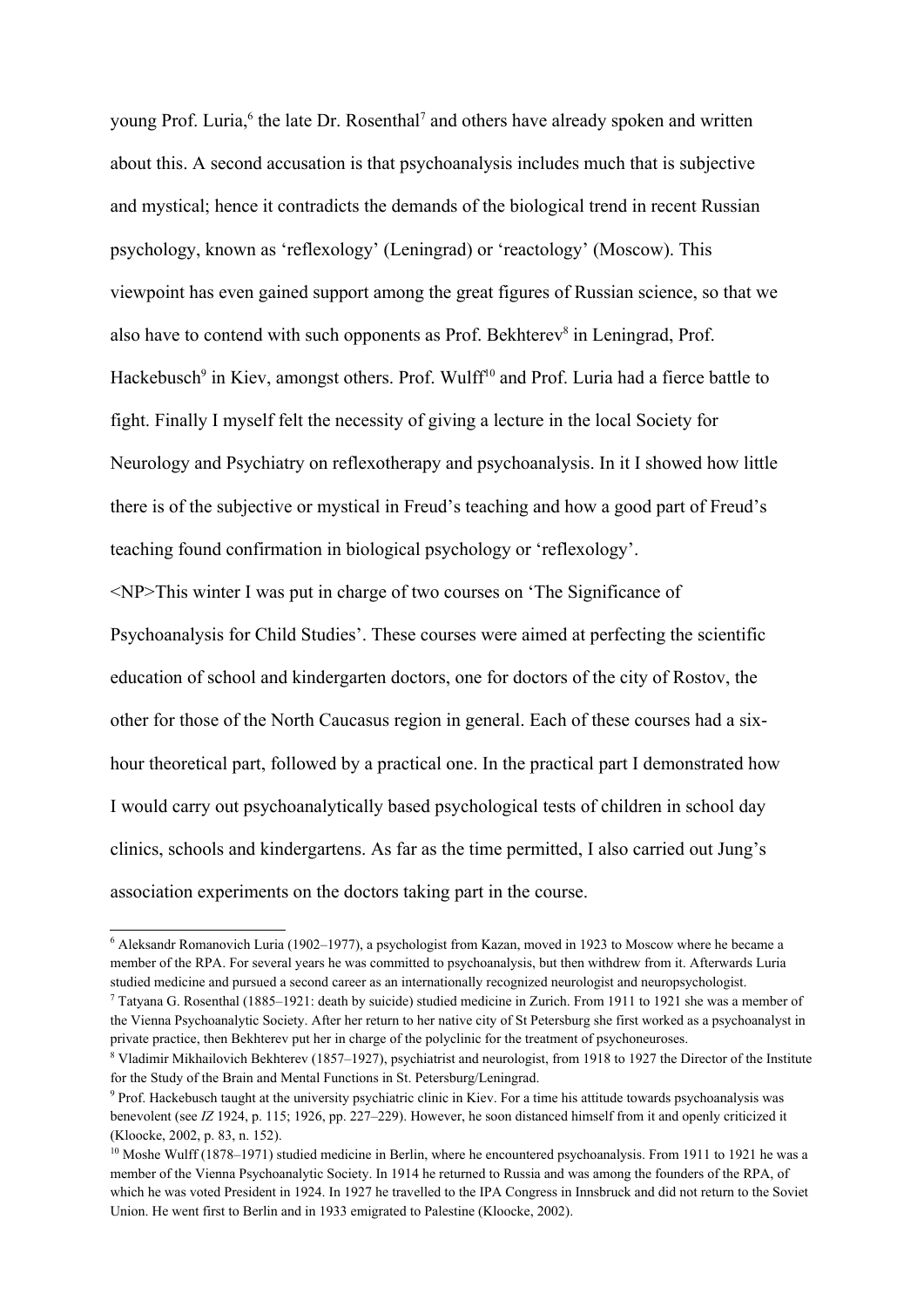<NP>The lectures and demonstrations aroused great interest. In spite of that I did not escape the usual reproaches that one encounters when one does not wish to keep strictly to the Binet-Simon type of intelligence scale. It is not worth telling you more here about the test methods I use, since in a few days I shall submit a work which should be appearing shortly.

 $\langle NP \rangle$ It is now over a year since I received the friendly invitation to engage in a literary collaboration with Dr Cronbach from America.11 Until now I have left his letter unanswered, because for a long time I was suffering badly from malaria and could not trust myself to take anything on. But I have tacitly accepted his suggestion: I have collected the necessary material, worked on it and given a lecture on it at the pedagogical society of the North Caucasus University at Rostov. The lecture is entitled: 'The results of an investigation into the animistic ideas of children from 3 to 14 years old in Moscow and Rostov-on-Don'. I am not having the lecture printed here as I wish to rework the results of the investigation in a study for Dr. Cronbach.<sup>12</sup>

<NP>If you should see Dr Cronbach at the congress, dear Doctor, please be so good as to communicate this to him. I will write to him soon. But for the time being I send him my apologies and a promise to submit the work to him for publication as soon as possible (the honorarium to be credited to the psychoanalytical journal. Should it be too late, then it can go into one of our analytical journals.)

<NP>Unfortunately I still have nothing to report about my colleagues in Rostov. I am still the only trained analyst here and this is connected with my sickness that has prevented any undertaking. I have no material means of signing up to our journals or other literature, so that we are extremely poor on literature here. I got close to ordering

<sup>&</sup>lt;sup>11</sup> Abraham Cronbach (1882–1965), son of an immigrant from Germany, was a rabbi in Ohio and Indiana and gained a reputation as a teacher, pacifist and author of numerous works, including *The Psychoanalytic Study of Judaism* (Cronbach, 1931–2). He corresponded with such analysts as Ernest Jones, Wilhelm Stekel and Fritz Wittels. No correspondence with Sabina Spielrein or her brother Isaak survives among his papers (Abraham Cronbach Papers) and none is mentioned anywhere (according to an inquiry of 7 February 2008 to the Marcus Center of the American Jewish Archives, Cincinnati).

 $12$  This sentence was subsequently inserted at the foot of the page. The study mentioned has not yet been found.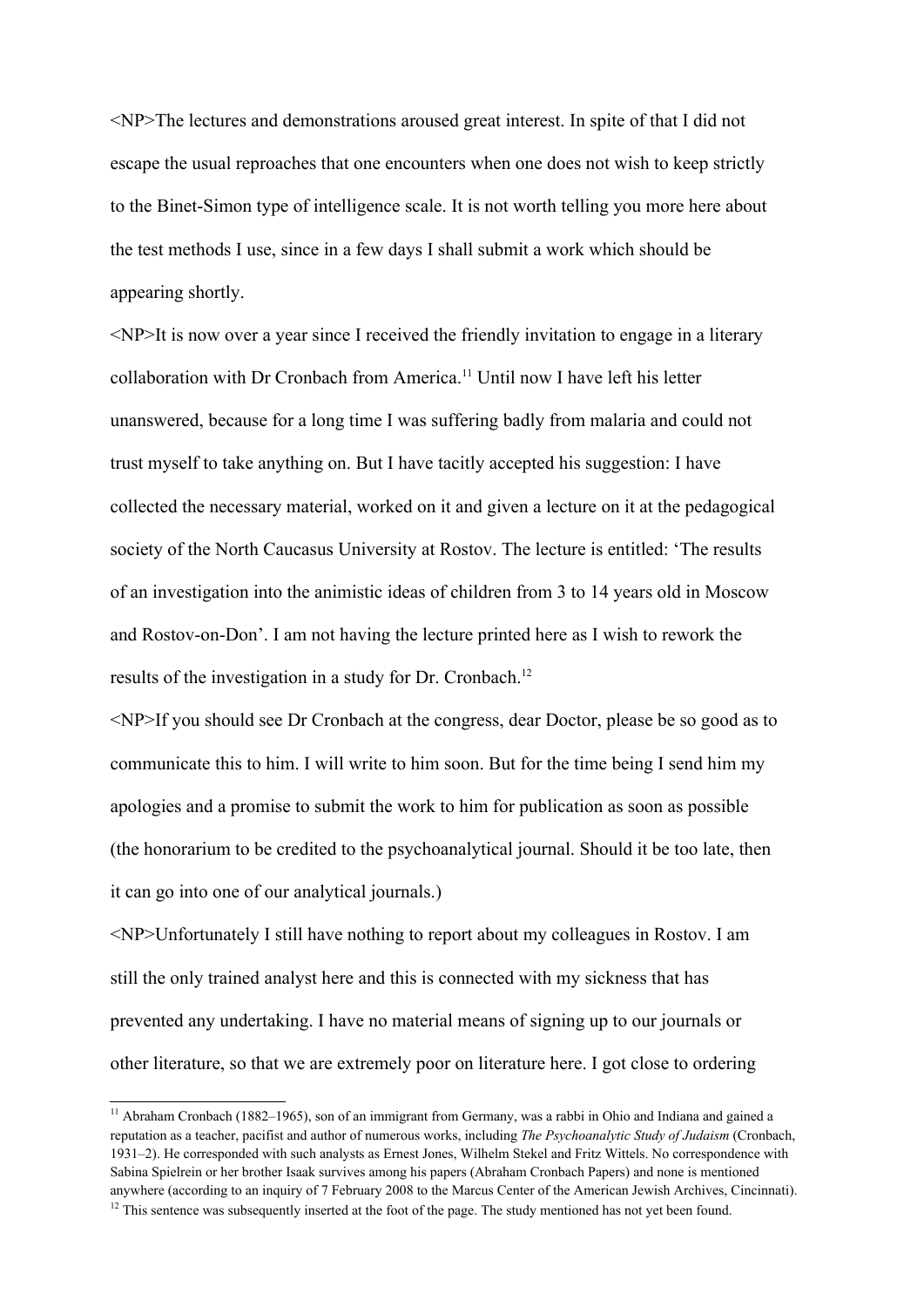the literature for the North Caucasus prophylactic out-patient clinic. But then I was too hopelessly depressed as a result of my illness and did not trust myself to take on the post offered to me at this clinic. The post was thereupon given to an assistant ('junior doctor') of the local psychiatric clinic. He has no respect for psychoanalysis. In his lecture course he did speak of psychoanalysis too, but only in order to take contemporary events into account. He sees getting hold of the literature as totally pointless. – As we are so poor in literature, I would be very grateful to any colleague who might want to send me an offprint of their work.

<NP>Now I am healthy again and, despite all the difficulties, my mood is consequently no longer so pessimistic. I think I will manage to get work in the university at Rostov too, as in Moscow, and that if I want I will be granted a lecture course on psychoanalysis. The main obstacle to that is that our professor of psychiatry, $13$  who knows me well, is travelling abroad the day after tomorrow and only returning in November. If I don't have success at the university soon, I don't even know whether it's a matter for regret: I will still have the opportunity of teaching psychoanalysis privately to a few capable people and also to offer them a practical introduction according to all the rules of the profession. Once we have more colleagues, then my recommendations on the literature will have more success.

<NP>My report on the state of psychoanalysis in Rostov deals with this winter semester. I sent the due formal report at the time on the previous working period to Dr, now Professor, Wulff.

<NP>As you also know Russian, Doctor, I recommend you to read a book entitled: 'V.N. Voloshinov: Freidizm. Kriticheskii ocherk. Moscow-Leningrad: Gosudarstvennoe izdatel'stvo 1927'.<sup>14</sup> You will see there how little we have been understood so far and

<sup>&</sup>lt;sup>13</sup> Prof. A. Yustchenko (1869–1936) held the Chair for Nervous and Mental Diseases at the University of Rostov, later the Chair for Psychoneurology at the North Caucasus University. Apart from that he was Director of the psychoneurological clinic, and from 1927 to 1929 also the Chair of the North Caucasus Pedagogical Society (see Movshovich, 2006) 14 Voloshinov (1927) [*Freudism: A Critical Essay*. Moscow-Leningrad: State Publishing House, 1927].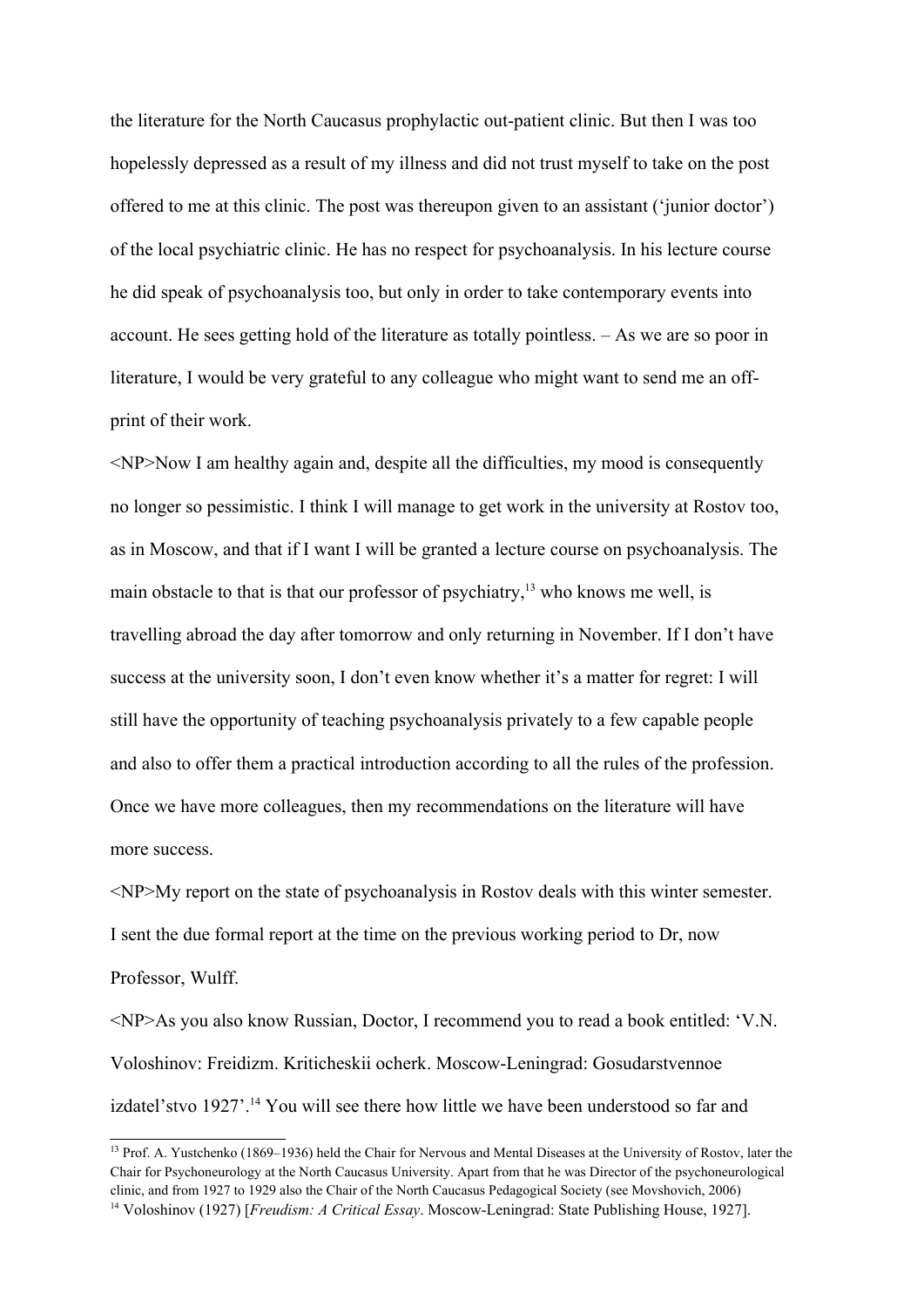with what stupid objections we still have to contend. My husband<sup>15</sup> brought me the book yesterday. With this I will close my brief account of psychoanalysis in the North Caucasus area. Would you communicate it in some suitable form together with the reports from the branch societies?<sup>16</sup>

<NP>Apart from that I have another request of our colleagues: I would very much like to have uncomplicated dreams with representations of

a) car b) aeroplane c) sun or stars d) weather e) spiders f) shoes g) telephone, telegraph or radio h) hat i) thread or stitching –

<NP>It is important for me to collect as many dreams of this type as possible; preferably written down by the dreamers themselves before analysis. In addition a short analysis would of course be desirable. Together with the dream details I would like the age, sex, profession and a very short account of the dreamer's personal situation. Where that is not possible – just details of the age, sex and profession will suffice. I would also like to have the name and address of the person sending the dream.

<NP>Why this collection of dreams? – it is difficult to explain this in a few words: I am interested in how individual objects are represented by different dreamers. Many thanks in advance.

<T>And now the personal part.

<sup>&</sup>lt;sup>15</sup> Pavel Naumovich Sheftel (1881–1937) came from Kiev. He was a doctor and paediatrician in Rostov-on-Don, where he met Sabina Spielrein in the winter of 1911–2, during one of her visits home. On 1 June 1912 they were married by the rabbi in Rostov. The first child, Renata, was born on 17 December 1913. From January 1915 onwards the couple lived separately – she in Switzerland, he in Russia. In 1923 Spielrein returned to Russia. In 1924 she arrived back in Rostov and continued her marriage with Pavel Sheftel (see Richebächer, 2005). <sup>16</sup> In fact, in his chairman's report at the Innsbruck Congress, Eitingon made little mention of the situation of psychoanalysis in Russia, and none at all of that in the North Caucasus region (see *IZ* 1927, p. 486).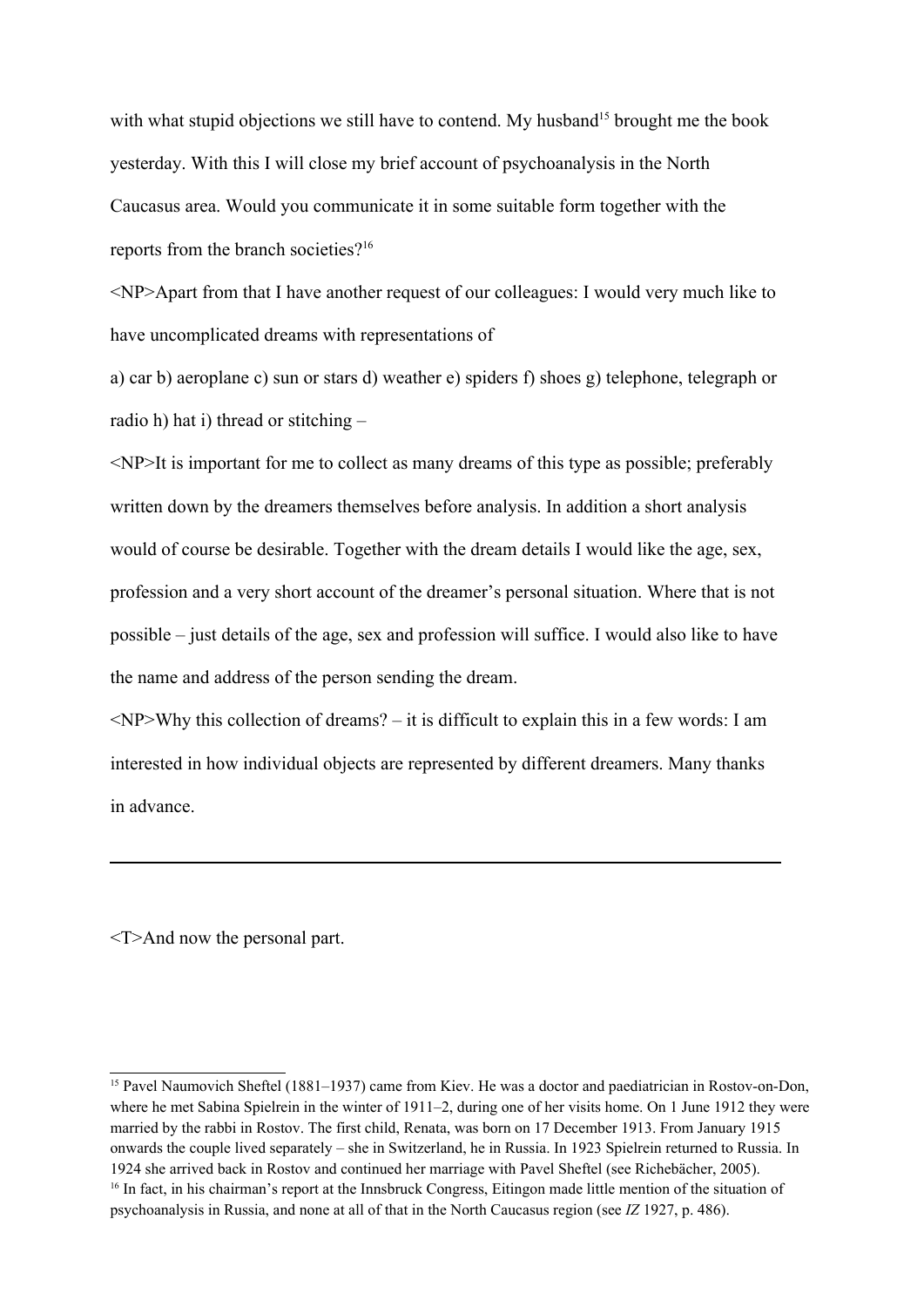$\leq$ NP $>$ I am longing to get together with all of you – that may be why I am extremely inhibited about writing. It was curious: as soon as I found out that Prof. Freud was seriously ill – I could not say a word to him. I felt a desolation around me and was as if fettered. Now I know that Prof. Freud is well again<sup>17</sup> and yet feel a certain hesitation about finding out that he has, even so, perhaps deteriorated physically, perhaps is also mentally downcast. Nevertheless – how is Prof. Freud?

 $\langle NP \rangle$ Neither could I react to the news of Dr. Abraham's death.<sup>18</sup> It is too terrible. What could I say, so many thousands of miles away from everything and yet sharing your feelings so intensely?

 $\leq$ NP $>$ I conclude with my best wishes to all participants in the congress and with my heartfelt hopes that our association will flourish. May this congress be particularly successful!

<T>Dr S. Spielrein-Scheftel.

<T>at present: Rostov-on-D. Dimitrievskaya 3319

#### $\leq$ FIG 1 + 2 NEAR HERE>

# <A>**AFTERWORD**

<T>At the time when Sabina Spielrein wrote this letter, contact between Russian psychoanalysts and the West was already limited. Russian psychoanalysts could only travel to the West in exceptional cases and with special permission from the authorities. Moshe Wulff, the President of the RPA, and Vera Schmidt, previously Director of the Moscow children's home/laboratory, travelled to the Innsbruck Congress – Wulff remained in the West.

<sup>&</sup>lt;sup>17</sup> I.e. after his operation for cancer in Oct–Nov 1923.

<sup>&</sup>lt;sup>18</sup> Abraham died on 25 December 1925 at the age of forty-nine.

<sup>19</sup> The street is now called Shaumyana. This address was Sheftel's three-room apartment in which his mother had previously lived.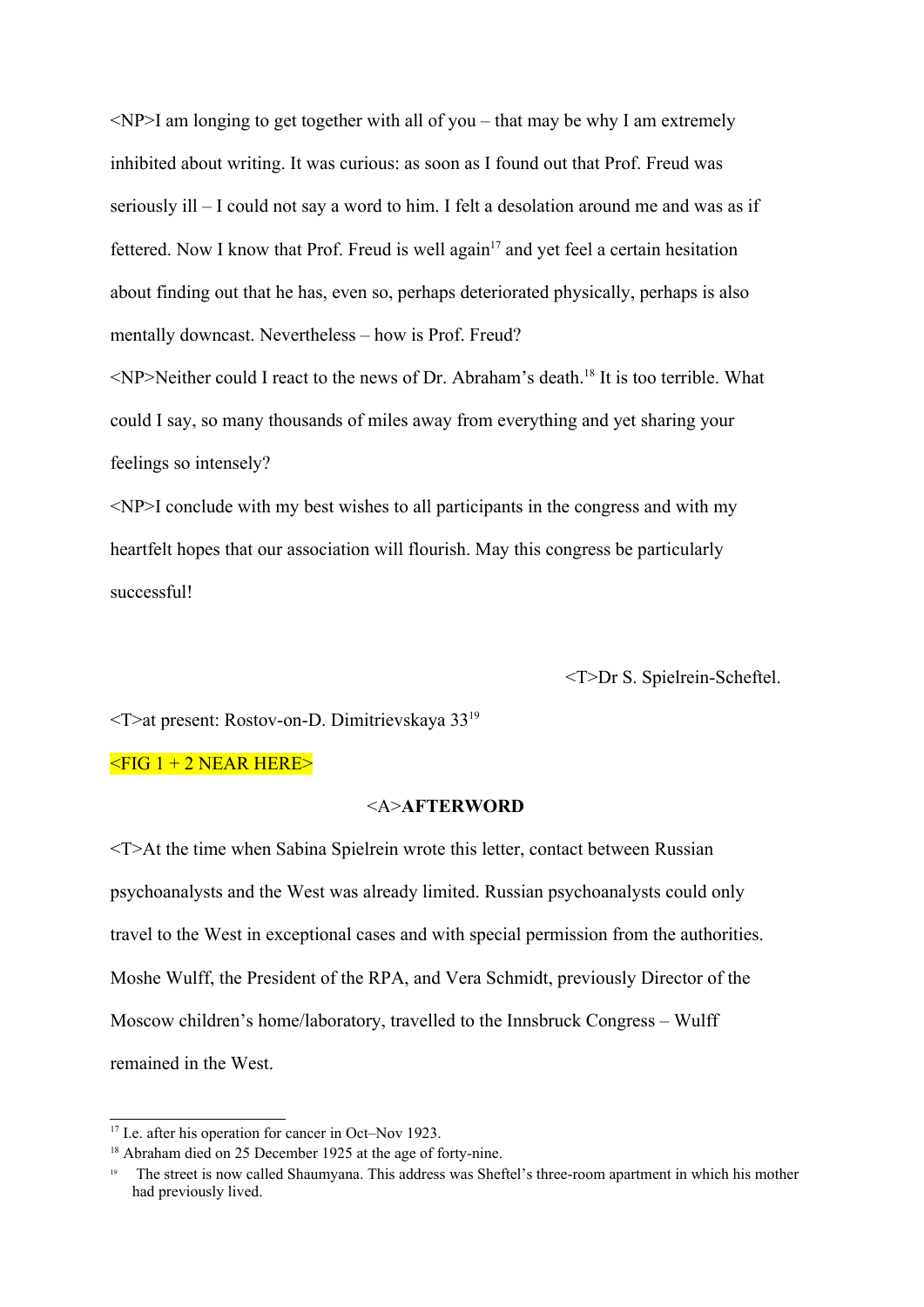<NP>During the winter of 1928, Sabina Spielrein gave a lecture to the Pedological Society at North Caucasus University, Rostov. This gripping lecture, with numerous illustrations and examples from case studies, was published in German in 1931 under the title 'Children's drawings done with open and closed eyes. Investigations of subliminal kinaesthetic ideas' in *Imago* (Spielrein, 2002 [1931]) and also, at the same time, an abbreviated version of it appeared in *Zeitschrift für psychoanalytische Pädagogik* (pp. 446-459): this was the last work of Spielrein's to be published in the West. She presented, among other things, her varied research methods and reported the results of an experimental investigation into the influence of kinaesthetic experiences upon the structure of child and adult thought. She also detailed various psychoanalyticallyorientated models of treatment that she employed in the context of the tightly regulated working conditions in the Soviet Union. At the very beginning of her report she explained that she would confine herself to the customary psychological terminology (i.e. customary in the West), since, though not exhaustive, it was at all events more suitable than the reflexological terminology of the school founded by Ivan P. Pavlov and Bekhterev.

<NP>As the acceptability of psychoanalysis diminished in the Soviet Union and political pressure increased, on the whole even the psychoanalytically-orientated psychiatrists tended to adapt themselves, theoretically and technically, to the demands of the time. In 1925 G.A. Skal'kovskii und Leonid Drosnes, one-time member of the Vienna Psychoanalytic Society, published a book entitled *Foundations of Milieu-determined Individual and Collective Developmental Processes. Doctrine of the Homofunction*. Here the authors presented themselves as convinced Marxists and attempted to reinforce their 'doctrine of the homofunction' with conclusions derived from Pavlovian reflexology. At the First Conference of Psychiatrists and Neuropathologists of the North Caucasus Region in 1929, Spielrein made use of a critical discussion of Skal'kovkii und Drosnes'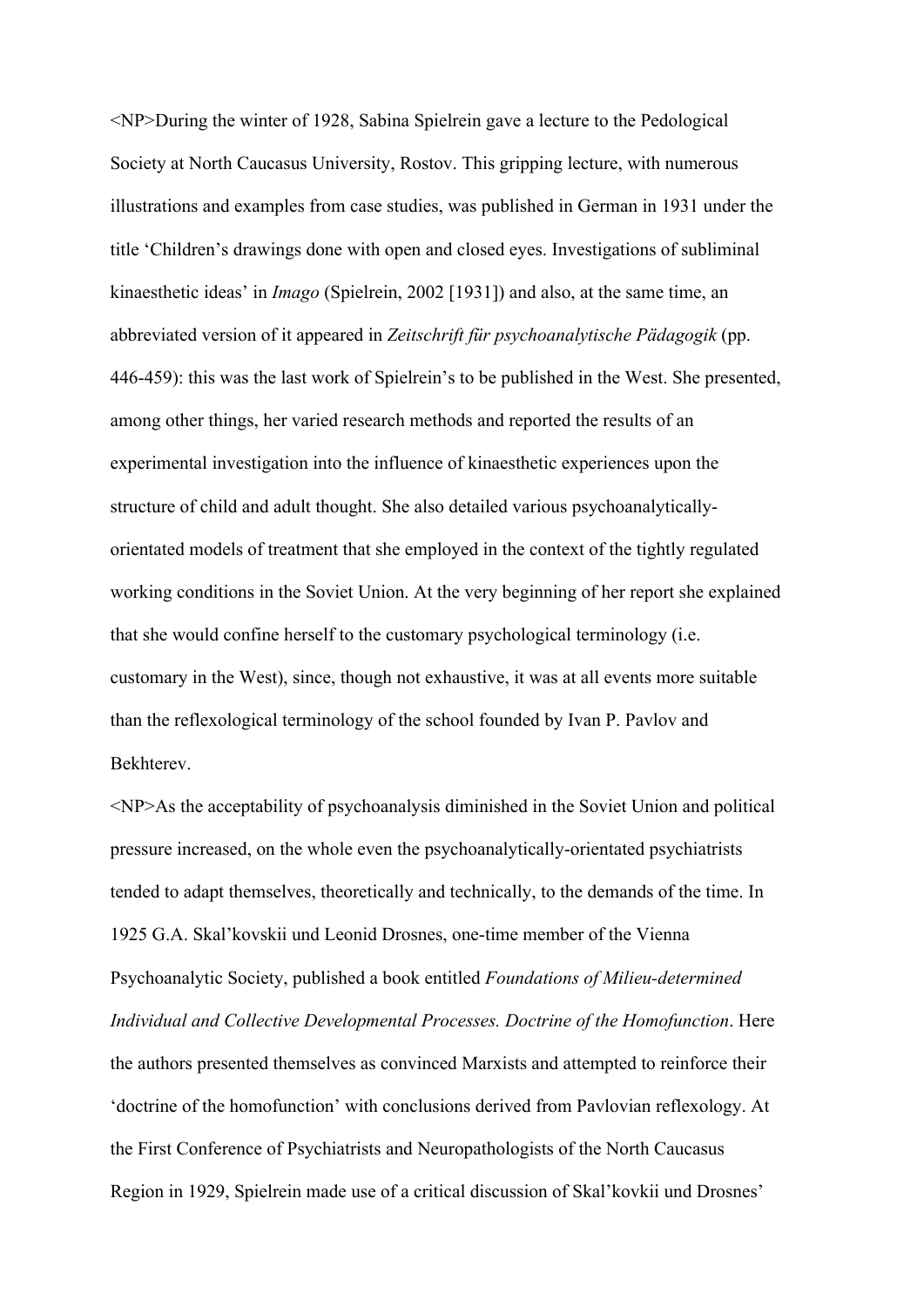'homofunction' to elucidate her own conception of the sources of neuroses and social maladjustment (Spielrein, 2002, 335–344). 'Freud's teaching is more far-reaching than the teachings of all his opponents and their followers', she announced (ibid., p. 337) – a risky declaration!

<NP>Spielrein moved towards a foregrounding of the culturally critical aspect of Freud's work. Decades earlier Freud had referred to neuroses as 'inexpedient behaviour' (*S.E.* 16, p. 378), an unsuccessful attempt to establish contact with one's milieu. In her thinking, insofar as she published it, the transferential aspect fell into the background. According to Freud, the fate of the drive depends not only on the biogenic and physiogenic factors, but also fundamentally on sociogenic circumstances, or, more precisely, on the influence of socio-cultural demands on the child's family environment. Spielrein was now describing departures from normal development in a terminology influenced by Alfred Adler, but also betraying the influence of Russian theoreticians such as Georgii V. Plekhanov (1856–1918).

<NP>By means of such socio-psychological concepts Spielrein was moving in a similar direction to the young psychoanalysts of the second generation in the West, whose orientation was socialist or communist, and who made various attempts at theoretically connecting Freud and Marx – for example the work of Karen Horney, Erich Fromm, Otto Fenichel and Wilhelm Reich. When Spielrein's 'Children's drawings done with open and closed eyes' (1931) appeared, Otto Fenichel drew the attention of the left-wing Freudians in particular to this work, in the 'Geheime Rundbriefe' (see Fenichel, 1998: 319f, 795). <NP>In 1930 in the Soviet Union, debate began on the introduction of Marxism-Leninism into the sciences. In parallel to this there was a wave of repressive measures against scientists, engineers and cultural workers (artists). In January 1930 at the  $1<sup>st</sup>$ Union Congress for Psychology in Leningrad, 'Freudism' was officially denounced as a particularly reactionary theory. In July the Russian Psychoanalytic Association was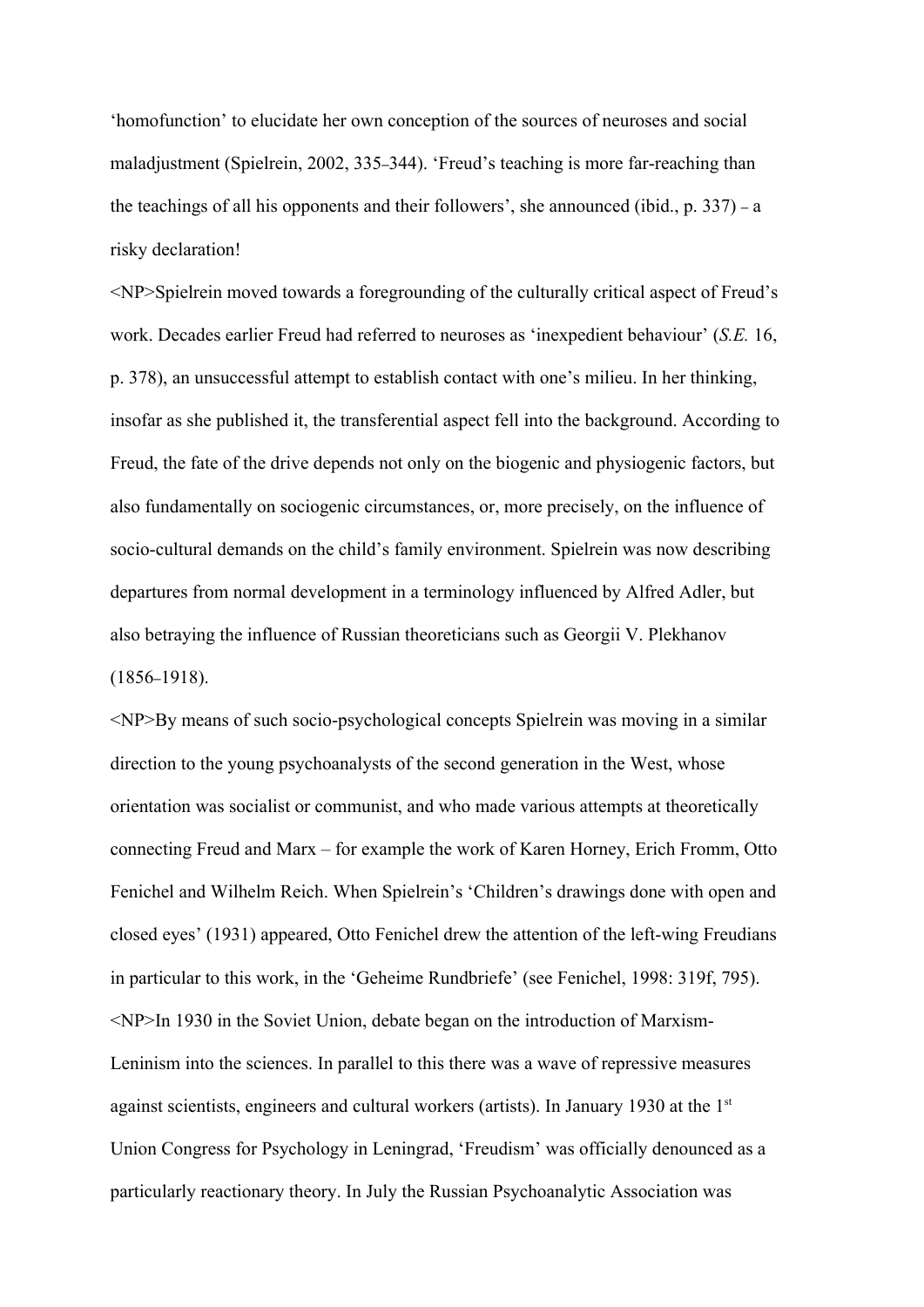disbanded; in 1933 psychoanalysis was totally banned. In 1936 the Party passed a resolution against *pedological distortions* in education, which led to Spielrein losing her job as a pedologist. She was able to work part-time as a school doctor, which hardly sufficed to earn a living. Her brothers Isaak, Jean and Emil Spielrein were arrested in the Stalinist purges of 1937–8, shot and thrown into mass graves.

<NP>In the Second World War Rostov-on-Don acquired strategic significance as the 'Gateway to the Caucasus'. During 'Operation Barbarossa' it was twice occupied by German troops. In the summer offensive of July 1942 German forces took control of the town. During the period from 11 to 14 August, Sabina Spielrein and her two daughters Renata and Eva, together with all the other Jews in the city, were driven out into the Snake Ravine [*Zmiyevskaya Balka*] in front of the city gates by SS Sonderkommando 10a under Obersturmbannführer Heinz Seetzen, and there they were murdered and buried in mass graves.

#### <A>**References**

- Bykhovskii, B.E. (1923): O metodologicheskikh osnovaniyakh psikho-analiticheskogo ucheniya Freida. Pod znamenem markzisma, 11–12: 158–177.
- Cronbach, A. (1931–32): The psychoanalytic Study of Judaism. Hebrew Union College Annual, 8–9: 605–733.
- Etkind, A. (1996 [1993]): *Eros des Unmöglichen. Die Geschichte der Psychoanalyse in Rußland.* Leipzig: Kiepenheuer.

Jurinetz, W. (1970 [1925]): Psychoanalyse und Marxismus. In S. Bernfeld *et al.* (1970): *Psychoanalyse und Marxismus. Dokumentation einer Kontroverse, Einleitung von H.J. Sandkühler*. Frankfurt a. M.: Suhrkamp: 66–136.

Kloocke, R. (2002): *Mosche Wulff. Zur Geschichte der Psychoanalyse in Rußland und Israel.* Tübingen: ed. diskord.

Ljunggren, Magnus (2001): Sabina and Isaak Spielrein. In F Björling (ed.) *On the Verge. Russian Thought Between the Nineteenth and the Twentieth Centuries*. Lund: Lund University pp. 79–95.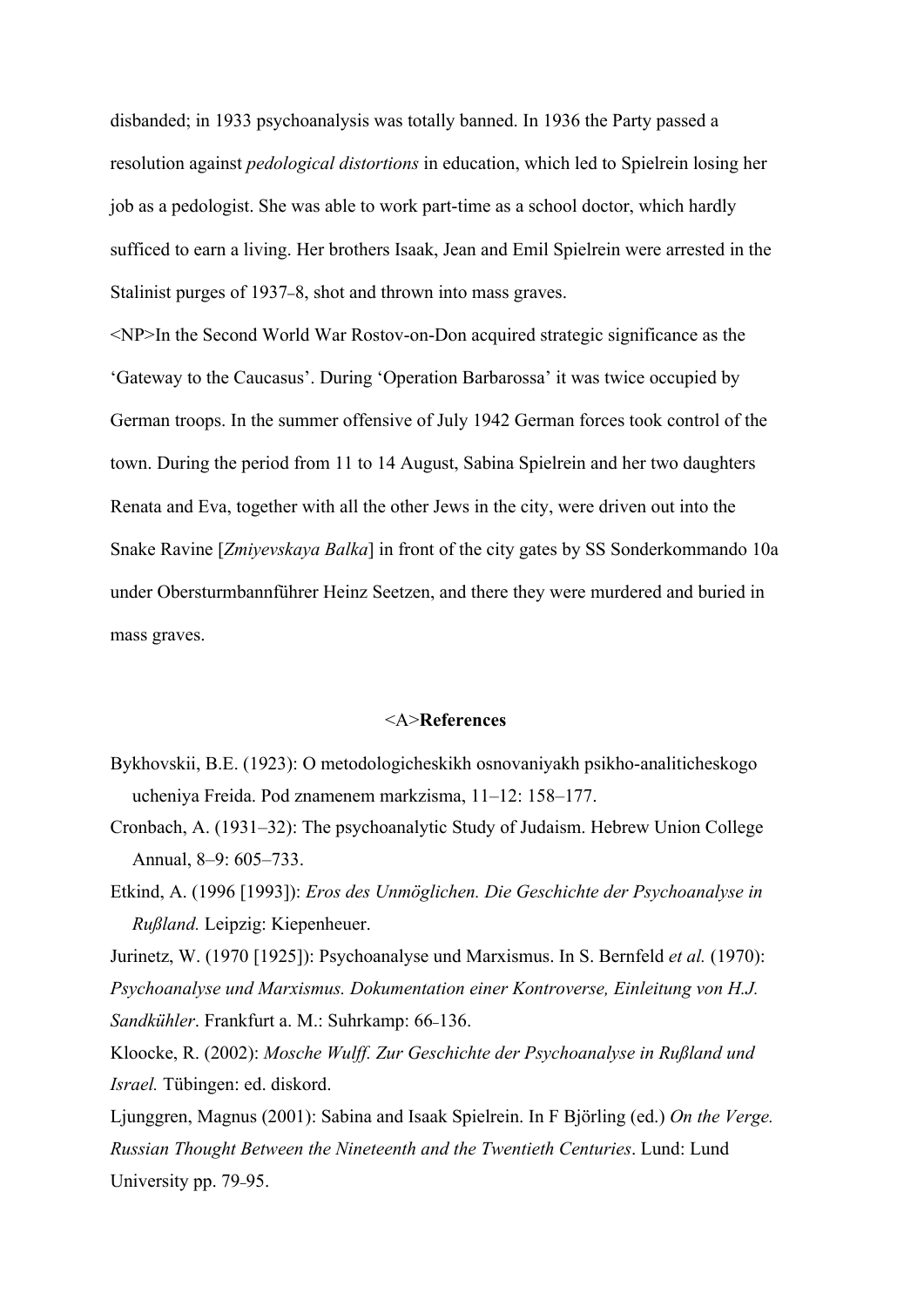Lobner, H. & Levitin, V. (1978). A Short account of Freudism. Notes on the history of psychoanalysis in the UDSSR. *Sigmund Freud House Bulletin*, vol. 2, no 1, 1978: 5– 30.

Movshovich, E.V. (2006): Sud'ba Sabiny Shpilrein – pionera psikhoanaliza . In *Otcherki istorii yevryeyev na Donu*. Rostov na Donu: Donskoi izdatelskii dom: pp. 256–281. Nakhimovsky, Alice Stone. (1992) *Russian-Jewish Literature and Identity*: *Jabotinsky, Babel, Grossmann, Galich, Roziner, Markish*. Baltimore/London: The Johns Hopkins University Press.

Ovcharenko, Victor (1999) Love, psychoanalysis and destruction. *Journal of Analytical Psychology*, vol. 44, no. 3, July 1999. Trans. C. J. Wharton: 355–373.

Ovcharenko, Viktor I. (2004) Vekhi zhizni Sabiny Shpilrein [Landmarks in the Life of

Sabina Spielrein]. Available at: http://spielrein.ru/site/node/19 [accessed 14 May 2015]

Richebächer, S. (2000) "Bist mit dem Teufel Du und Du und willst Dich vor der Flamme scheuen?". Sabina Spielrein und C.G. Jung: ein verdrängtes Skandalon in der frühen Psychoanalyse. In T. Sprecher (ed.), *Das Unbewusste in Zürich. Literatur und Tiefenpsychologie um 1900*. Zürich: NZZ Verlag, pp. 147–187.

Richebächer, S. (2005) Sabina Spielrein: "Eine fast grausame Liebe zur Wissenschaft". Biographie. Zürich: Dörlemann.

Richebächer, Sabine (2009a) Sabina Spielrein – eine Pionierin von Psychoanalyse und Kinderanalyse. *Psyche. Zeitschrift für Psychoanalyse und ihre Anwendungen*. 63. Jg., Heft 6, June 2009 (Klett-Cotta): 589–610.

Richebächer, S. (2009b) Sabina Spielrein. Un penseur moderne. *Le Coq-Héron* 197, (Erès): 19–31.

Spielrein, S. (1986): *I. Tagebuch einer heimlichen Symmetrie – Sabina Spielrein zwischen Jung und Freud*, ed. von A. Carotenuto. Freiburg i. Br.:Kore.

Spielrein, S (2002 [Reprint von Spielrein 1987] *Sämtliche Schriften*. Giessen: Psychosozial.

Spielrein, S. (2002 [1912]) Die Destruktion als Ursache des Werdens. In Spielrein (2002), pp. 98*–*143.

- Spielrein, S. (2002 [1931]) Kinderzeichnungen bei offenen und geschlossenen Augen. Untersuchungen über die unterschwelligen kinästhetischen Vorstellungen. In Spielrein (2002), pp. 345*–*382.
- Spielrein, S. (2003) *Tagebuch und Briefe. Die Frau zwischen Jung und Freud*, ed. von T. Hensch. Gießen: Psychosozial.